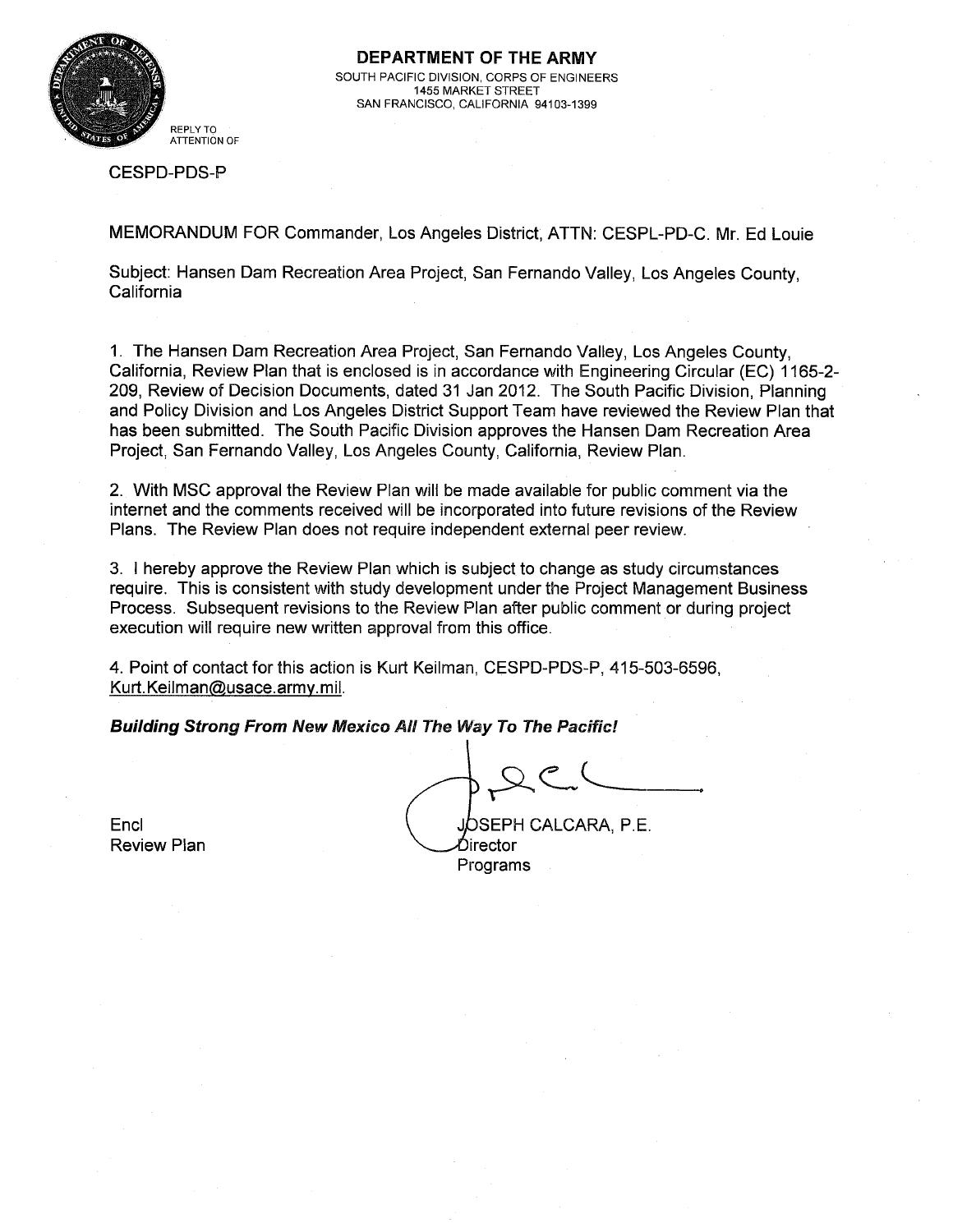# **REVIEW PLAN**

HANSEN DAM RECREATION AREA PROJECT San Fernando Valley, Los Angeles County, California

Prepared by: U.S. Army Corps of Engineers Los Angeles District

July 26, 2012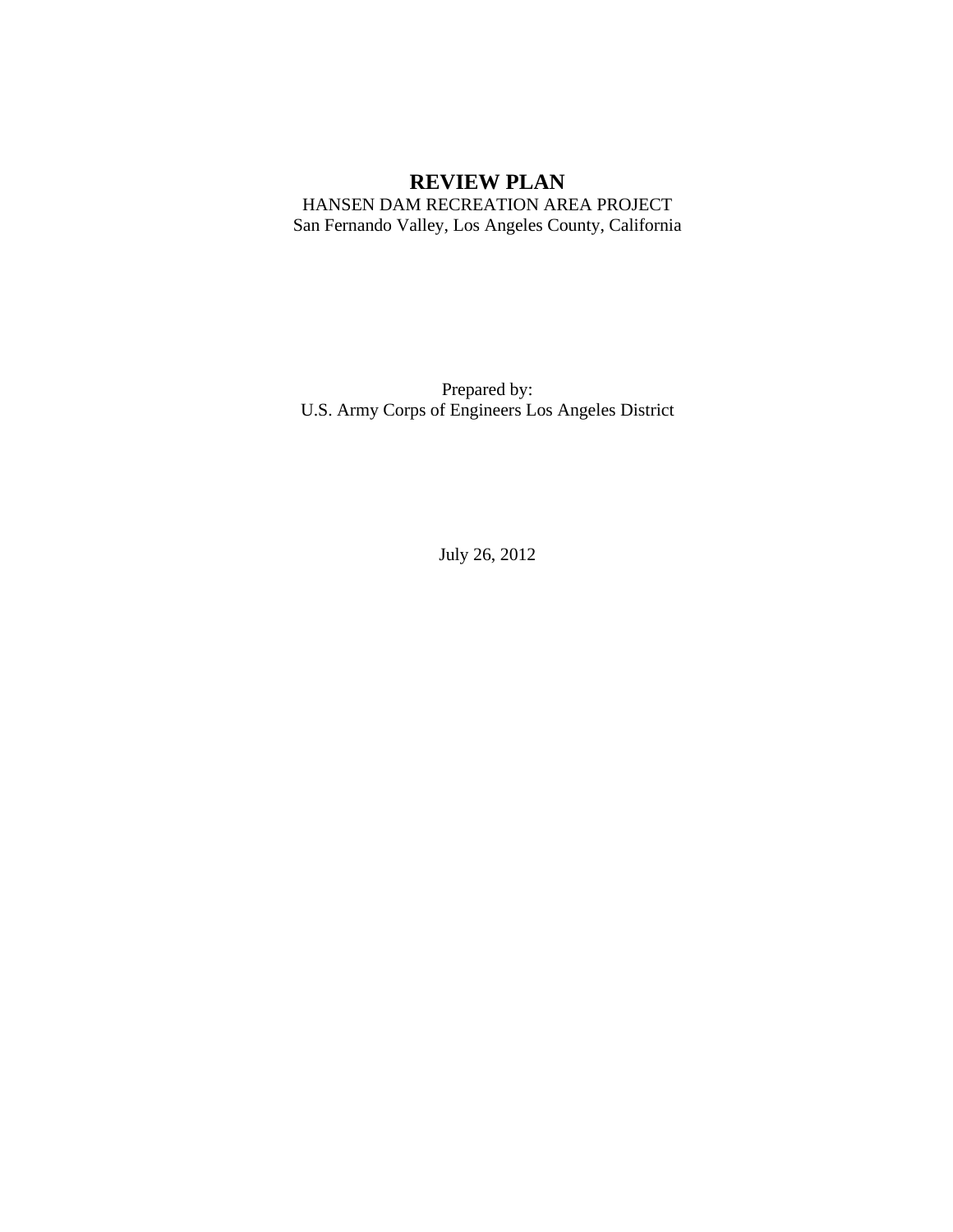### HANSEN DAM RECREATION AREA PROJECT San Fernando Valley, Los Angeles County, California

## TABLE OF CONTENTS

| 1.             |                                                            |  |
|----------------|------------------------------------------------------------|--|
| A.             |                                                            |  |
| <b>B.</b>      |                                                            |  |
| C.             |                                                            |  |
| 2.             |                                                            |  |
| A.             |                                                            |  |
| <b>B.</b>      |                                                            |  |
| C.             |                                                            |  |
| D.             |                                                            |  |
| Ε.             |                                                            |  |
| <b>3.</b>      |                                                            |  |
| A.             |                                                            |  |
| <b>B.</b>      |                                                            |  |
| 4.             |                                                            |  |
| A.             |                                                            |  |
| <b>B.</b>      |                                                            |  |
| C.             |                                                            |  |
| 5.             |                                                            |  |
| A.             |                                                            |  |
| <b>B.</b>      |                                                            |  |
| C.             |                                                            |  |
| D.             |                                                            |  |
| Ε.             |                                                            |  |
| F.             |                                                            |  |
| 6.             |                                                            |  |
| 7.             |                                                            |  |
| A.             |                                                            |  |
| <b>B.</b>      |                                                            |  |
| 8.             |                                                            |  |
| A.             |                                                            |  |
| <b>B.</b>      |                                                            |  |
| C.             |                                                            |  |
| 9 <sub>r</sub> |                                                            |  |
| 10.            |                                                            |  |
|                | FIGURE 1 - HANSEN DAM RECREATION AREA PROJECT OVERVIEW MAP |  |

FIGURE 2 - HANSEN DAM RECREATION AREA PROJECT CAMPGROUND FEATURE ..... 6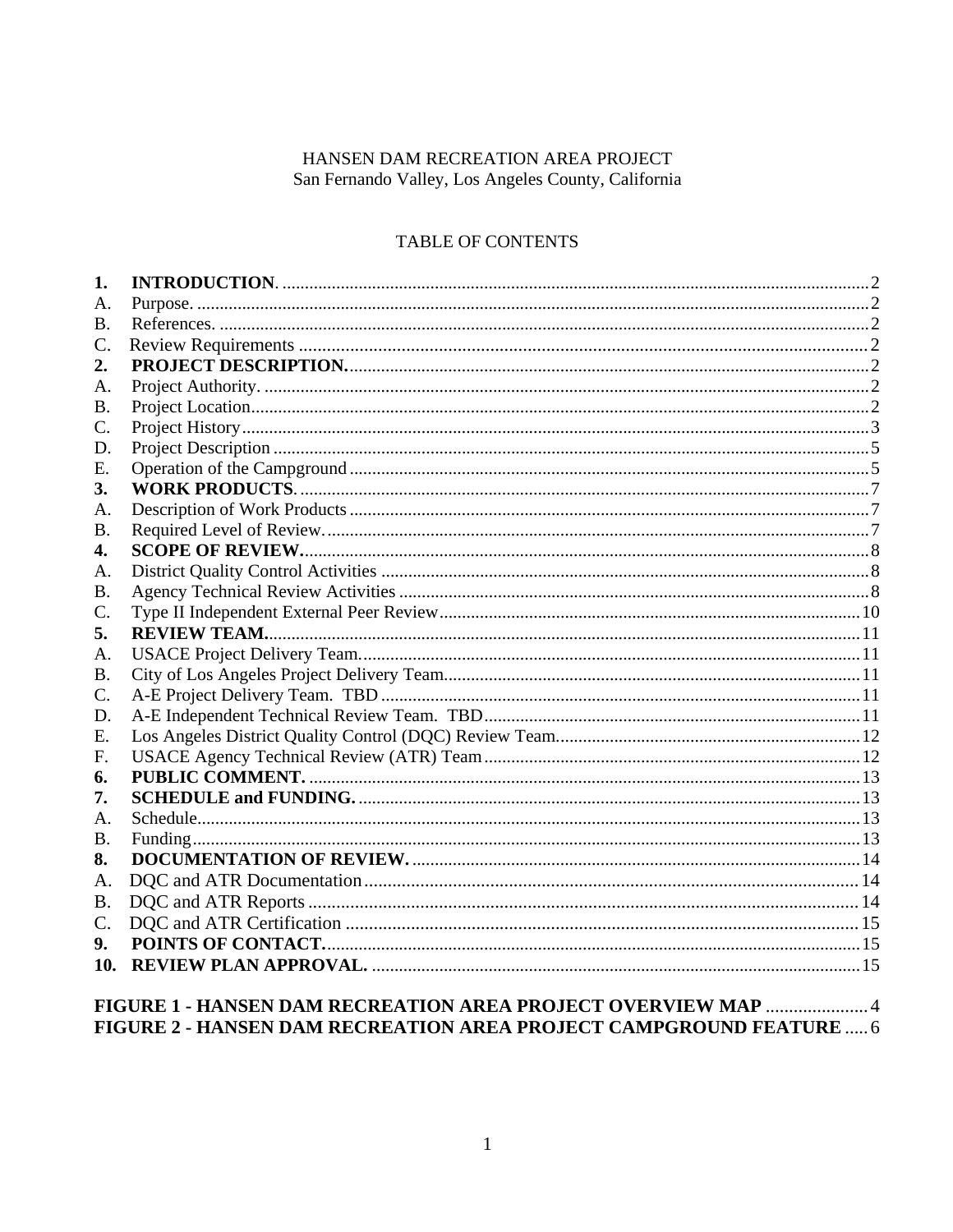## **REVIEW PLAN**

#### HANSEN DAM RECREATION AREA PROJECT San Fernando Valley, Los Angeles County, California

## **July 26, 2012**

#### **1. INTRODUCTION**.

A. Purpose. This Review Plan (RP) defines the scope and level of quality management activities for the Hansen Dam Recreation Area Project in San Fernando Valley, Los Angeles County, California.

### B. References.

- 1. EC 1165-2-209, Civil Works Review Policy, 31 Jan 2010
- 2. ER 1110-2-1150, Engineering and Design for Civil Works Projects, 31 Aug 1999
- 3. ER 1110-1-12, Engineering and Design Quality Management, 21 Jul 2006
- 4. ER 1110-1-8155, Engineering and Design Specifications, 10 Oct 2003
- 5. ER 1105-2-100, Appendix H, Policy Compliance Review and Approval of Decision Documents, 20 Nov 2007
- 6. CESPL OM 1105-1-2, Los Angeles District Quality Management Plan, 12 Sep 2003
- 7. CESPD R 1110-1-8 Quality Management Plan, 14 Dec 1998
- 8. WRDA 2007 H. R. 1495 Public Law 110-114, 8 Nov 2007Army Regulation 15–1, Committee Management, 27 Nov 1992 (Federal Advisory Committee Act Requirements)
- 9. National Academy of Sciences, Background Information and Confidential Conflict Of Interest Disclosure, BI/COI FORM 3, May 2003

C. Review Requirements. This review plan was developed in accordance with EC 1165-2-209, which establishes the procedures for ensuring the quality and credibility of U.S. Army Corps of Engineers (USACE or Corps) decision and implementation documents through independent review. This RP describes the scope of review for the current phase of work. All appropriate levels of review (DQC, ATR, and IEPR) will be included in this RP and any levels not included will require documentation in the RP of the risk-informed decision not to undertake that level of review. The RP identifies the most important skill sets needed in the reviews and the objective of the review and the specific advice sought, thus setting the appropriate scale and scope of review for the individual project.

## **2. PROJECT DESCRIPTION.**

A. Project Authority. The Hansen Dam Recreation Area Project was originally authorized by Energy and Water Development Appropriations Act of 1992 (Public Law 102-104) and completed in 2002. The Consolidated Appropriations Resolution, 2003, Division D, Energy and Water Development Appropriations Act, Title I, provides \$3,160,000 in Federal funds for additional features of the Project.

B. Project Location. The Hansen Dam Basin is located at the confluence of the Big and Little Tujunga Washes on the northeastern edge of the San Fernando Valley, Los Angeles County, California. It is located approximately 15 miles northwest of downtown Los Angeles, California. The basin is within the limits of the City of Los Angeles. The Foothill Freeway (I-210), a major transportation corridor in the region is located to the immediate north of the basin.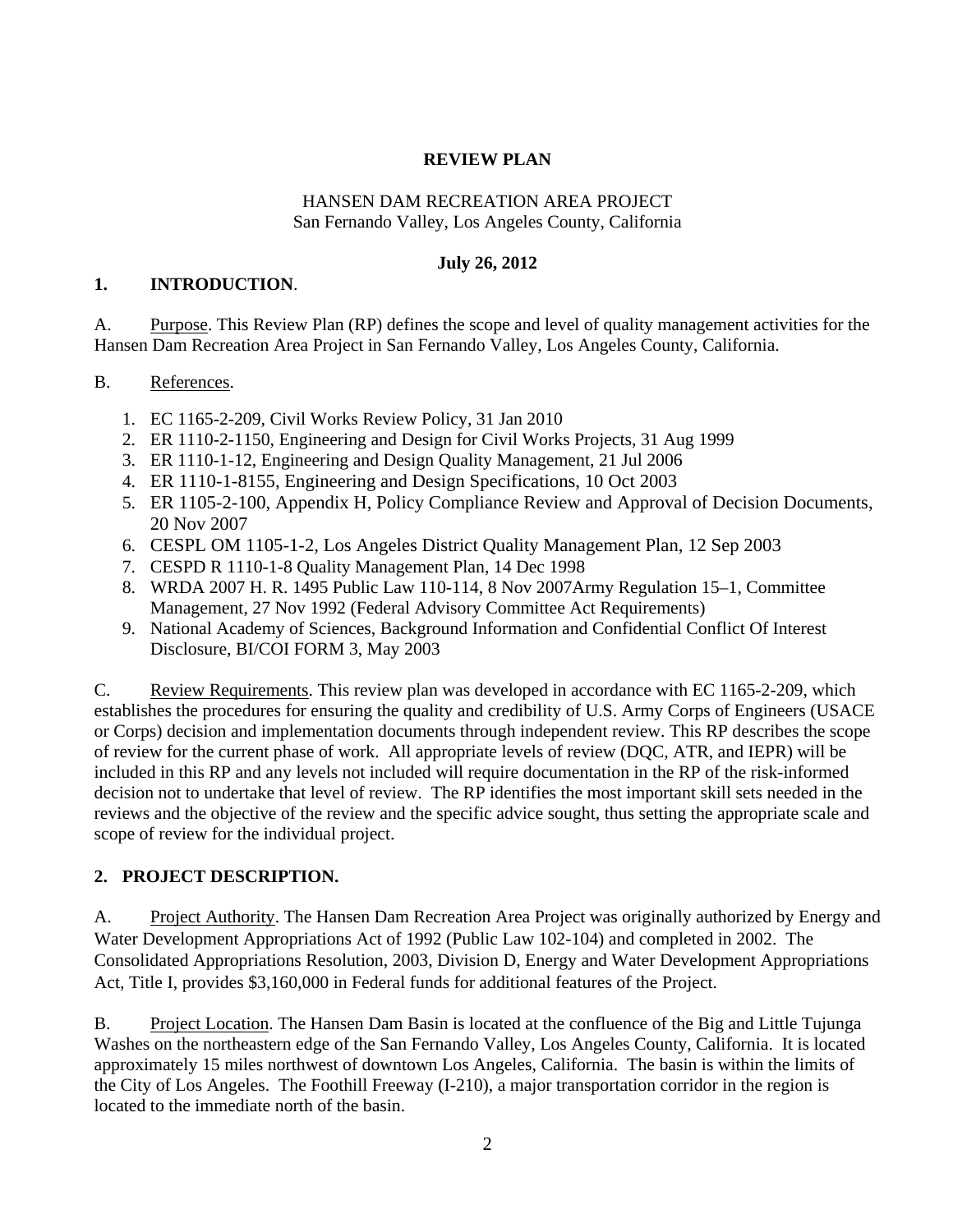C. Project History. Hansen Dam was constructed by the Corps under authority of the Flood Control Act of 1936 (Public Law 74-738), and completed in 1940. Recreation facilities were not developed at that time. The Flood Control Act of 1944, as amended (Public Law 78-534), authorized the Corps to construct, maintain, and operate public parks and recreation facilities at such water-resource development projects. This law also permits the Corps to authorize local interests to construct, maintain, and operate recreation facilities. Section 2 of the Federal Water Project Recreation Act, approved July 9, 1965 (Public Law 89-72, as amended), established the development of recreational potential at Federal water resources projects as a full project purpose. In the late 1940s, the City of Los Angeles (the City or Non-Federal Sponsor) began to lease approximately 1,450 acres within the Hansen Dam Basin for recreation use and initiated phased development of the basin. Construction of recreation amenities at Hansen Dam Basin has continued over the last several decades as funds have been made available through Federal appropriations by the Congressional member (Berman) and cost-shared by the City. All other recreation features not cost-shared with the Federal Government were funded and constructed by the City of Los Angeles, Department of Recreation and Parks, except the Lake View Terrace Recreation Center and the Hansen Dam Recreation Area Project which were funded and constructed jointly between the Corps and City.

The Hansen Dam Recreation Area Project was authorized without a report by the Energy and Water Development Appropriations Act of 1992. Initial features included a swim lake, recreation lake, and associated facilities. Project design occurred prior to the Project Cooperation Agreement (PCA), consistent with the former Corps policy. In 1994, the Corps executed a PCA for construction of the recreational development at Hansen consisting of roads, parking lots, boat launch, lake excavation for both the swim and recreation lakes, flood control channel and water well, storm drain, energy dissipater, restrooms, picnic tables, grills, trash receptacles, signage, lighting, and fencing, as described in the master plan, feature design memorandum, and supplement to the feature design memorandum. The PCA has been amended three times, the last of which was in 1999. The initial features of the Hansen Dam Recreation Area Project were completed in 2002 after several setbacks including reconstruction of the swim lake after a construction defect was discovered after acceptance of the contractor's work.

In 2003, additional funds were appropriated for the expansion and improvement of recreation facilities consistent with the Hansen Dam Recreation Area Master Plan. The appropriation language states, "That the Secretary of the Army, acting through the Chief of Engineers, is directed to use \$3,160,000 of the funds appropriated herein to undertake work to expand or improve recreational facilities and undertake environmental restoration activities at the Hansen Dam Recreation Area, California, consistent with the Hansen Dam Recreation Area Master Plan" (Consolidated Appropriations Resolution, 2003, Division D, Energy and Water Development Appropriations Act, Title I).

The Corps worked with the City of Los Angeles and two agencies, the Santa Monica Mountains Conservancy (SMMC) and Mountains Recreation and Conservation Authority (MRCA), to develop a plan for additional recreation features. The SMMC, MRCA, City, and the Corps identified four conceptual measures of development which it combined as various area development scenarios were proposed. These measures included a new campground, planting of native species for wildlife improvement and aesthetic value, renovation of an existing parking lot and construction of a new parking lot, and safety features that meet resource use objectives.

The resulting plan formulated from the conceptual measures includes three main new features of the project: (1) a campground, (2) a recreation support "green" parking lot renovation with native plant species, and (3) a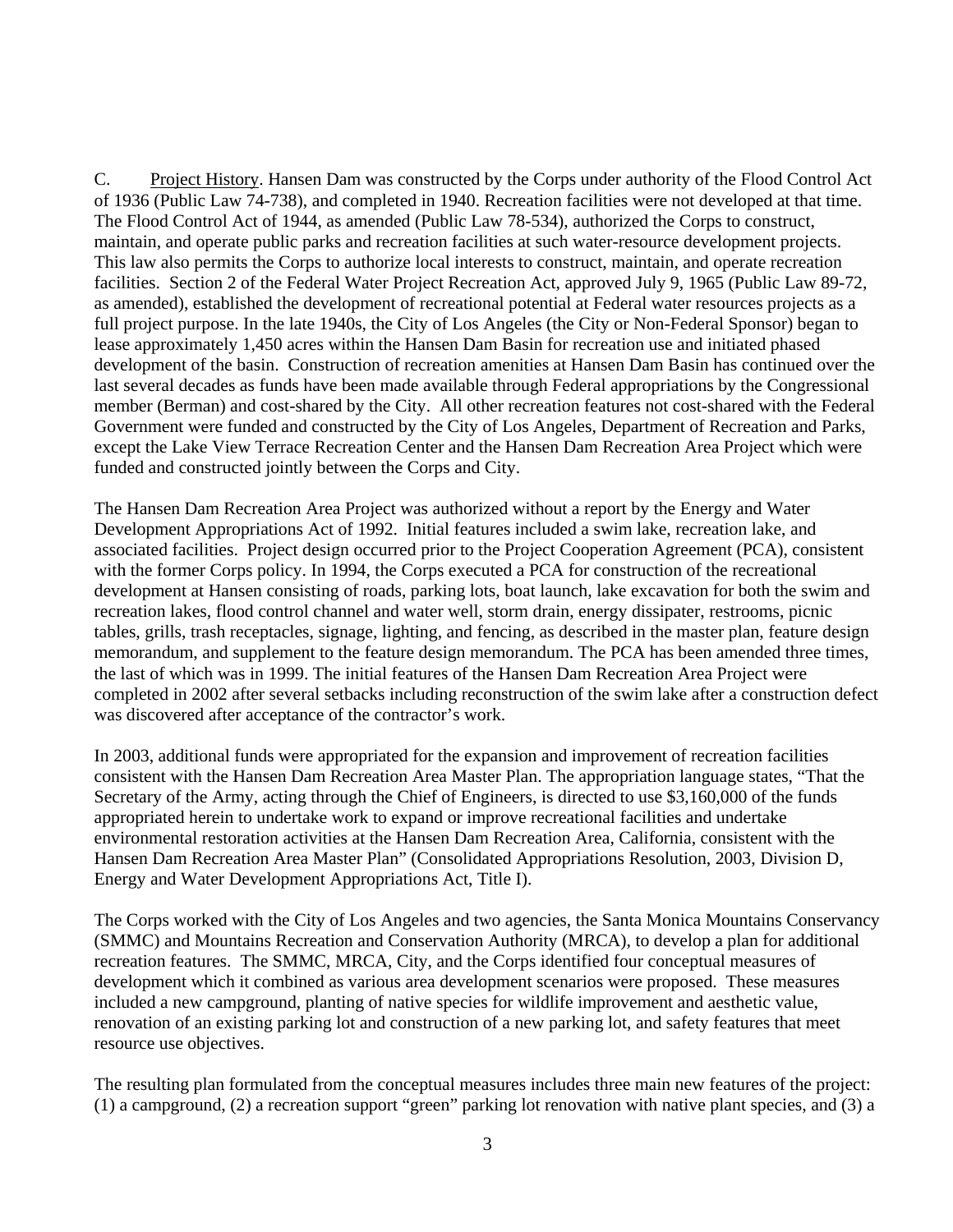parking lot with landscaping and safety features adjacent to the City's new ranger station. The new features are part of the overall Hansen Dam Recreation Area Project and the subject of the Hansen Dam Recreation Area Project Post Authorization Change Report ("PAC Report"), dated August 2010 and approved by the Commander, South Pacific Division, on September 17, 2010.

The Non-Federal Sponsor is responsible for constructing the following project features: The entire "Green" parking lot feature and the entire Ranger-Station-adjacent parking lot feature including landscaping and safety lighting; a portion of the campground feature that includes shrub planting, concrete dining pad, and amphitheater with concrete benches. The "Green" parking lot feature is so named because it includes green principles by incorporating a bio-swale, created by removing a width of approximately 10 feet wide by 650 feet length of asphalt from the existing parking lot. The sponsor proposed to go forward with construction of some of the in-kind work prior to execution of the applicable cost sharing agreement or amendment. The sponsor signed an In-Kind Memorandum of Understanding with the Corps on December 22, 2010 prior to constructing the two parking lot features. The construction contract for the "Green" parking lot was awarded in early February 2011 and construction started in March 2011. The Ranger-Station-adjacent parking lot feature started construction in September 2011. An Integral Determination Report for the sponsor's in-kind contributions was approved by the ASA(CW) in March 2011.



**FIGURE 1 - HANSEN DAM RECREATION AREA PROJECT OVERVIEW MAP**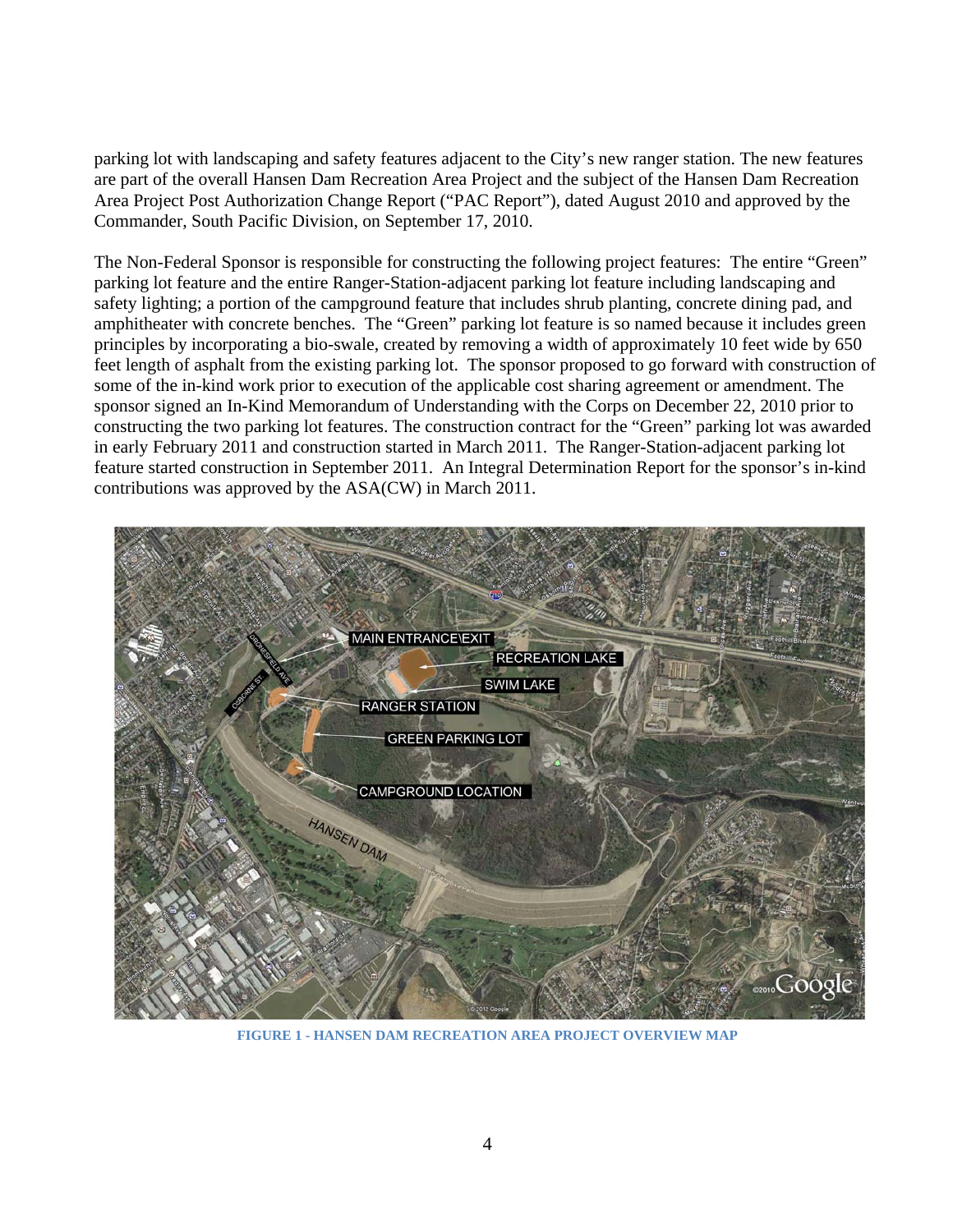D. Project Description. The portion of the Hansen Dam Recreation Area Project covered under this Review Plan is the campground feature (FIGURE 2). This includes design documents, site preparation followed by the construction of decomposed granite (DG) tent pads to serve twelve tents; a DG path connecting campground features; a four-stall, unisex prefabricated restroom (floodable); a concrete pad to serve a dining tent; a natural amphitheatre with concrete benches; a 15 space DG parking lot to serve the campground; a two space DG parking lot to serve the restroom area that is compliant with the Americans with Disabilities Act (ADA) standards; planting of 15 new large trees and approximately 1100 shrubs; installation of a temporary irrigation system; and 750 feet of fencing. To support the campground facilities, a potable water pipeline, 2,700-foot long sewer connection, electrical connection, and a sewer lift station will also be constructed. Temporary irrigation will be maintained for two years for planting establishment.

The Corps will design and construct the DG path, two DG parking lots (one with two ADA compliant spaces and the other with 15 spaces), the perimeter fence, 15 tree plantings and temporary irrigation system. The Corps will contract with an A-E consultant to design the potable water pipeline, sewer line, electrical connection, restroom, and lift station. The Non-Federal Sponsor will design and construct the shrub plantings around the campground area.

The Non-Federal Sponsor has already completed construction of the concrete dining pad and the amphitheater with concrete benches.

E. Operation of the Campground. Since the campground will be located inside of an active flood risk management basin, precautions are being taken to ensure the safety of its potential users. The campground will be located on approximately 10 acres on the western side of the basin between the elevations of 1,015 feet to 1,029 feet. Operation of the campground will have a seasonal approach that will limit the months of operation from April  $15^{th}$  to October  $15^{th}$ . Based on the period of record (65 years) for the maximum daily water surface elevations (WSEs) for Hansen Dam and assuming a non-flood season of April through October, there has only been two years with a WSE greater than 1,014.5 feet and 0 years with a WSE greater than 1,022.8 feet. The records show that if the period of analysis is limited to only the months of operation, the risk of flooding during operation is very low. The restroom facilities, sewer line and lift station will be above elevation 1,022.8 feet and have a very low risk of flooding during operation, while the remainder of the project components has roughly a 3% risk of flooding. Because the restroom facility is a permanent structure and is susceptible to the full period of the annual frequency analysis, it will be located just above the elevation of the annual flood risk of 2% exceedance probability to be in compliance with the constraints of operating within the flood risk management basin.

The Corps will prepare an evacuation and flood risk management plan for inclusion in the O&M Manual. The plan will include the necessary actions the campground operator is required to take during a emergencies, including regular patrols of the area (if warranted), warning systems, their triggering mechanisms, their thresholds and minimum warning times based on the hydrology of the watershed, mobilization of equipment and manpower for evacuation of humans, animals and/or records, utilities and equipment, emergency notifications (phone number and personnel lists), access roads and escape routes, and clean-up and repair. The close proximity to the new ranger station will ensure prompt enactment of the evacuation and flood risk management plan if necessary. The campground and restrooms are located approximately 1/3 mile from the ranger station and 1/2 mile from the basin exit.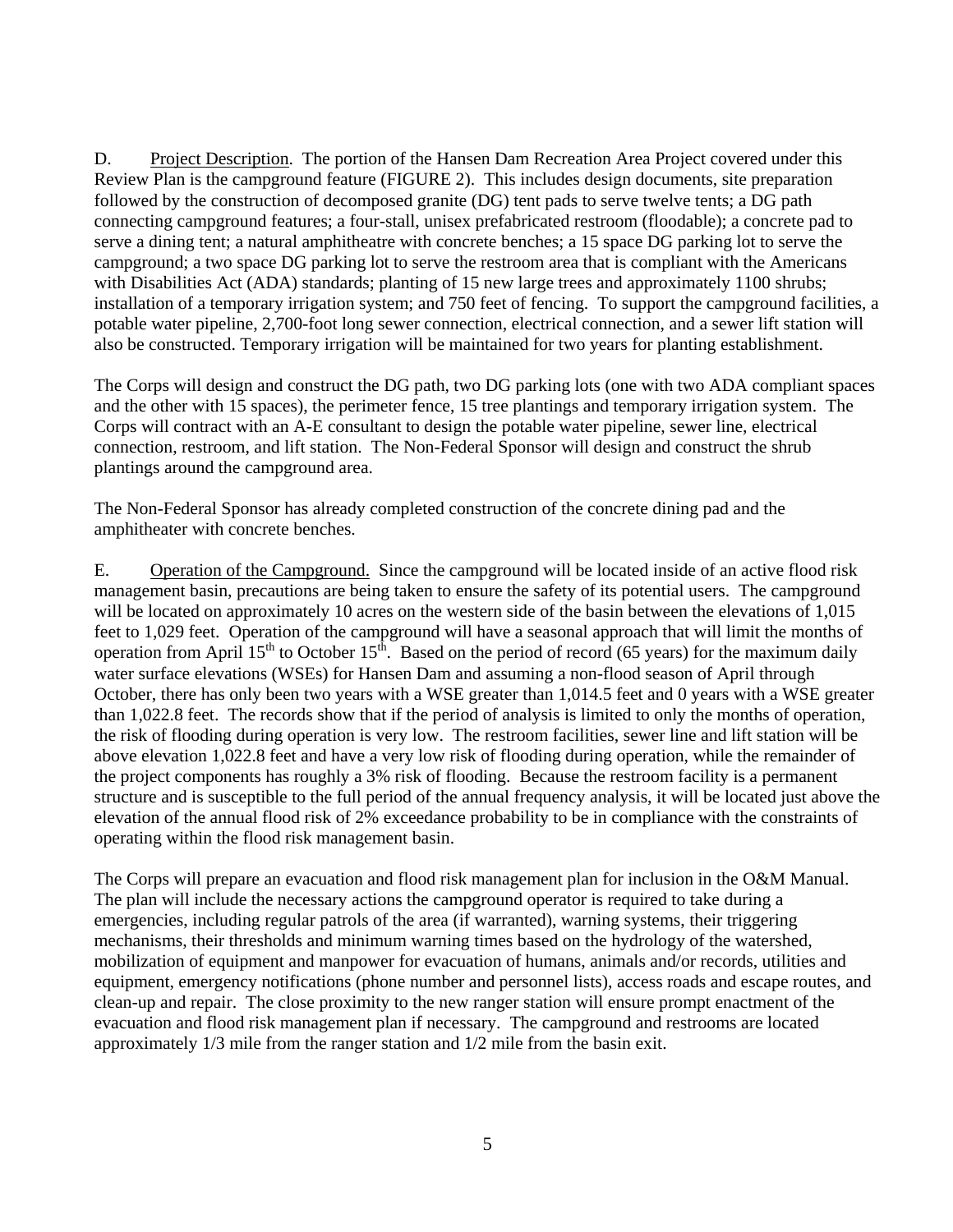

**FIGURE 2 - HANSEN DAM RECREATION AREA PROJECT CAMPGROUND FEATURE**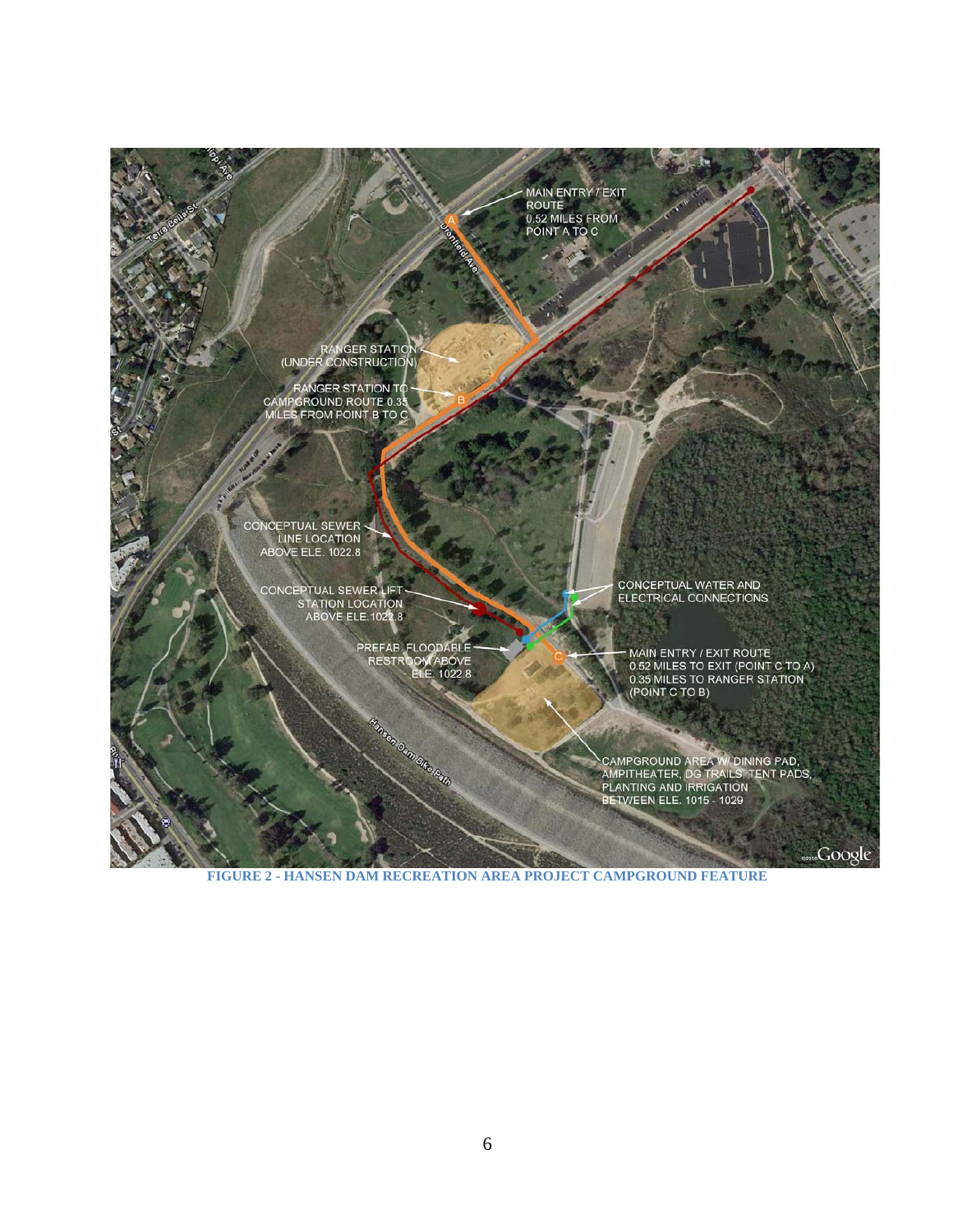## **3. WORK PRODUCTS**.

A. Description of Work Products. The work products for this project include, a Design Document Report (DDR), Plans and Specifications (P&S), and an Operation and Maintenance (O&M) manual.

- 1. Design Document Report The DDR for the campground feature will serve as a summary of the design to be used by the Project Delivery Team (PDT) during the development of the P&S. The A-E contractor will prepare the DDR and will incorporate the landscape and irrigation design technical appendices provided by CESPL-ED. It will contain a full record of design decisions, assumptions, and methods used.
- 2. Plans & Specifications The P&S for the potable water pipeline, sewer line, electrical connection, restroom and lift station will be prepared by an A-E Consultant, Genterra Consultants, Inc. The P&S for the campground DG features, fencing, landscape and irrigation will be prepared by CESPL-ED.
- 3. Operation and Maintenance Manual CESPL-ED will prepare the O&M manual. An evacuation and flood risk management plan will be included in the O&M manual and will undergo all required levels of review.
- B. Required Level of Review.
	- 1. The DDR is an implementation document. The DDR for the campground feature of the Hansen Dam Recreation Area Project will undergo District Quality Control (DQC) and Agency Technical Review (ATR). A risk informed decision has been made not to undergo a Type II Independent External Peer Review (Type II IEPR) as documented in section 4C – Scope of Review.
	- 2. The P&S are implementation documents. The P&S for the campground feature of the Hansen Dam Recreation Area Project will undergo DQC and ATR. A risk informed decision has been made not to undergo a Type II Independent External Peer Review (Type II IEPR) as documented in section 4C – Scope of Review.
	- 3. The O&M manual is an implementation document. The O&M manual for the campground feature of the Hansen Dam Recreation Area Project will undergo DQC and ATR. A risk informed decision has been made not to undergo a Type II Independent External Peer Review (Type II IEPR) as documented in section 4C – Scope of Review.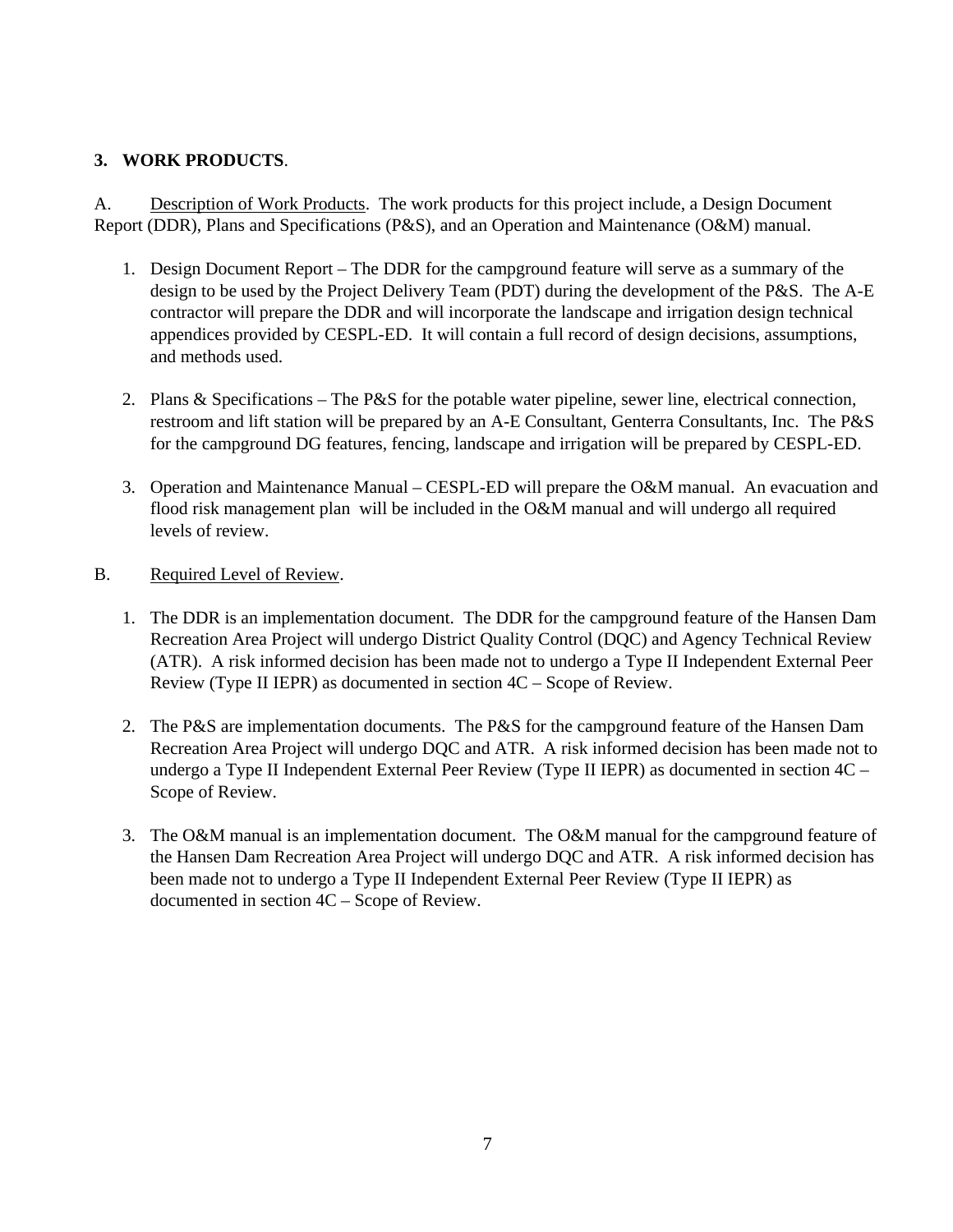## **4. SCOPE OF REVIEW.**

The scope of this Review Plan is for the review of the Hansen Dam Recreation Area Project Campground Feature. The A-E contractor will prepare P&S for construction of the potable water pipeline, sewer line, electrical connections, prefabricated restroom, and lift station. The Corps will prepare P&S for construction of the DG trail, two DG parking lots, the perimeter fence and fifteen trees with a buried irrigation system. The Corps will also prepare the O&M manual for the entire project.

A. District Quality Control Activities. DQC activities for the DDR, P&S, and O&M manual will consist of Quality Checks and Reviews, Supervisory Reviews, PDT Reviews, including input from the Non-Federal Sponsor, and Bidability, Constructability, Operability, and Environmental (BCOE) reviews, as required by the District's Quality Management Plan, CESPL OM 1105-1-2. Prior to the DQC review, all products being designed by the A-E consultant will undergo their own internal review process. The A-E consultant will prepare a Quality Control Plan (QCP) which will outline their review and documentation process. The A-E will submit the OCP for review by the Engineering Division Team Leader and approval by the Chief, Engineering Division within 10 days from the notice to proceed.

1. A QCP will be developed by the A-E, which describes the procedures that will be implemented by the AE to assure quality control. The QCP will include the breakdown of the responsibilities of each member of the A-E design staff and the A-E review team. The QCP will be in accordance with the USACE regulation CESPD R 1110-1-8 Quality Management Plan and the guidance provided by USACE-SPL. The QCP will be submitted to the Contracting Officer's Representative for review and approval as an initial item of work. The A-E is responsible for ensuring that product development and independent technical review are carried out in accordance with the approved QCP. The A-E will execute a Quality Control Certification in accordance with CESPD R 1110-1-8 Quality Management Plan to document compliance with all review requirements outlined in the QCP.

B. Agency Technical Review. The ATR team will review the DDR, P&S, and O&M Manual. A brief description of the points of emphasis for each document is below, followed by general review guidelines for the ATR team.

- 1. Emphasis of Review for Work Products.
	- (a) When reviewing the DDR, the ATR team should verify that it is sufficiently detailed for each technical specialty. In this way, the criteria which were used, the critical assumptions which were made, and the analytical methods which were used will be evident for the purpose of review and historical documentation. Verify that it contains summaries of important calculation results and selected example calculations for all critical elements of the design.
	- (b) When reviewing the P&S, the ATR team should verify that they are prepared in accordance with ER 1110-1-8155 and the Architect/Engineering/Construction CADD Standards and the Tri-Service Spatial Data Standards. Verify that the Plans & Specs contains all the necessary information required to bid and construct the plan detailed in the engineering appendix and documented in the Design Documentation Report. Review the design for Biddability, Constructability, Operability and Environmental aspects of the design.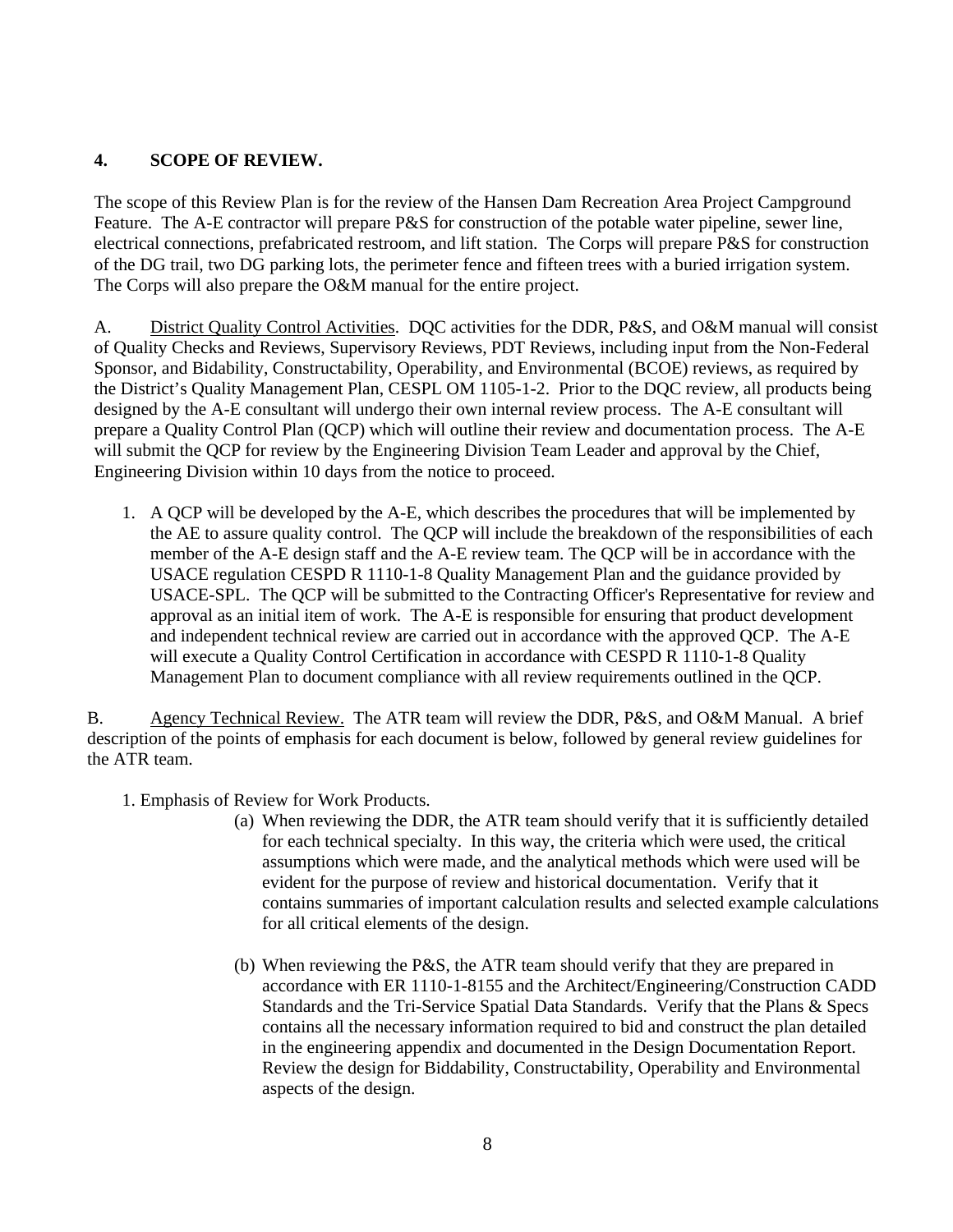- (c) When reviewing the O&M manual, the ATR team should verify that the requirements adequately maintain the conditions assumed during design and validated during construction and verify that the project monitoring will adequately reveal any deviations from the assumptions made for performance.
- (d) General Review Guidelines. ATR is undertaken to "ensure the quality and credibility of the government's scientific information" in accordance with ER 1110-1-12 and EC 1165-2-209. The review shall focus on compliance with established policy, principles and procedures using clearly justified and valid assumptions. It includes the verification of assumptions, methods, procedures, and material used in analyses based on the level of complexity of the analysis. The ATR should verify the alternatives evaluated, appropriateness of data used, level of data obtained, functionality of the project and verify the reasonableness of the results including whether the project meets the customer's needs consistent with law and existing policy and engineering and scientific principles. The ATR should also determine if the proposed project is feasible, safe, functional, constructible, and environmentally sustainable within the Federal interest, and whether the concepts and project costs are valid. The final review will confirm whether all relevant engineering and scientific disciplines have been effectively integrated and that the content is sufficiently complete for the current phase of the project.

#### 2. ATR Team Responsibilities.

- (a) Reviewers shall review project design documents to confirm that the work was done in accordance with established professional principles, practices, codes, and criteria and for compliance with laws and policy. Comments on the design documents shall be submitted into Document Review and Checking System (DrChecks).
- (b) Reviewers shall pay particular attention to one's discipline but may also comment on other aspects, as appropriate. Reviewers that do not have any significant comments pertaining to their assigned discipline shall provide a comment stating this.
- (c) Grammatical and editorial comments shall not be submitted into DrChecks. Comments should be submitted to the ATR manager via electronic mail using tracked changes feature in the Word document or as a hard copy mark-up. The ATR manager shall provide these comments to the Study Manager.
- (d) Structure of review comments will be described in the charge.
- (e) The "Critical" comment flag in DrChecks shall not be used unless the comment is discussed with the ATR manager and/or the Technical Project Leader first.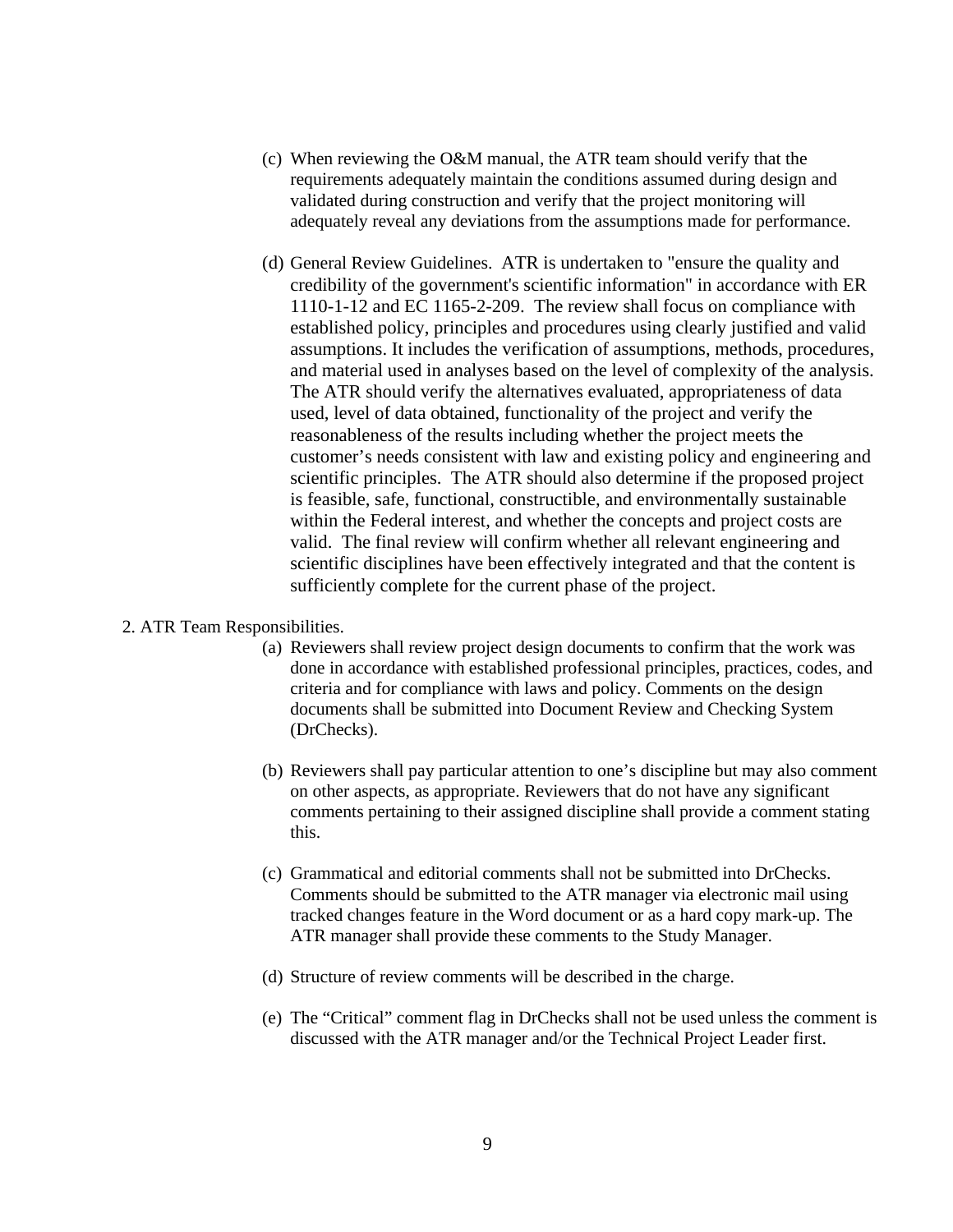## 3. PDT Responsibilities.

(a) The PDT shall review comments provided by the ATR team in DrChecks and provide responses to each comment using "*Concur*", "*Non-Concur*", or "*For Information Only*". *Concur* responses shall state what action was taken and provide revised text from the report, if applicable. *Non-Concur* responses shall state the basis for the disagreement or clarification of the concern and suggest actions to negotiate the closure of the comment. Team members shall contact the PDT and ATR managers to discuss any "Non-Concur" responses prior to submission.

C. Type II Independent External Peer Review. EC 1165-2-209 requires that a Type II IEPR (also known as a Safety Assurance Review) shall be conducted for any project addressing hurricane and storm risk management or flood risk management or any other project where the Federal action is justified by life safety or the failure of the project would pose a significant threat to human life. Other factors to consider for conducting a Type II review of a project or components of a project are:

- 1. The project involves the use of innovative materials or techniques where the engineering is based on novel methods, presents complex challenges for interpretations, contains precedent-setting methods or models, or presents conclusions that are likely to change prevailing practices.
- 2. The project design requires redundancy, resiliency, and robustness.
	- (a) Redundancy. Redundancy is the duplication of critical components of a system with the intention of increasing reliability of the system, usually in the case of a backup or failsafe.
	- (b) Resiliency. Resiliency is the ability to avoid, minimize, withstand, and recover from the effects of adversity, whether natural or manmade, under all circumstances of use.
	- (c) Robustness. Robustness is the ability of a system to continue to operate correctly across a wide range of operational conditions (the wider the range of conditions, the more robust the system), with minimal damage, alteration or loss of functionality, and to fail gracefully outside of that range.
- 3. The project has unique construction sequencing or a reduced or overlapping design construction schedule; for example, significant project features accomplished using the Design-Build or Early Contractor Involvement (ECI) delivery systems.

The campground feature of the Hansen Dam Recreation Area Project is a recreation project and is not being constructed for the purposes of hurricane and storm risk management or flood risk management. The project is not justified by life safety. The failure of the project is not likely to pose a significant threat to human life. The project does not involve the use of innovative materials or techniques where the engineering is based on novel methods, presents complex challenges for interpretations, contains precedent-setting methods or models, or presents conclusions that are likely to change prevailing practices. The project design does not require redundancy, resiliency, and robustness. The project does not have unique construction sequencing or a reduced or overlapping design construction schedule.

While the campground is located inside of an active flood risk management basin and could be subjected to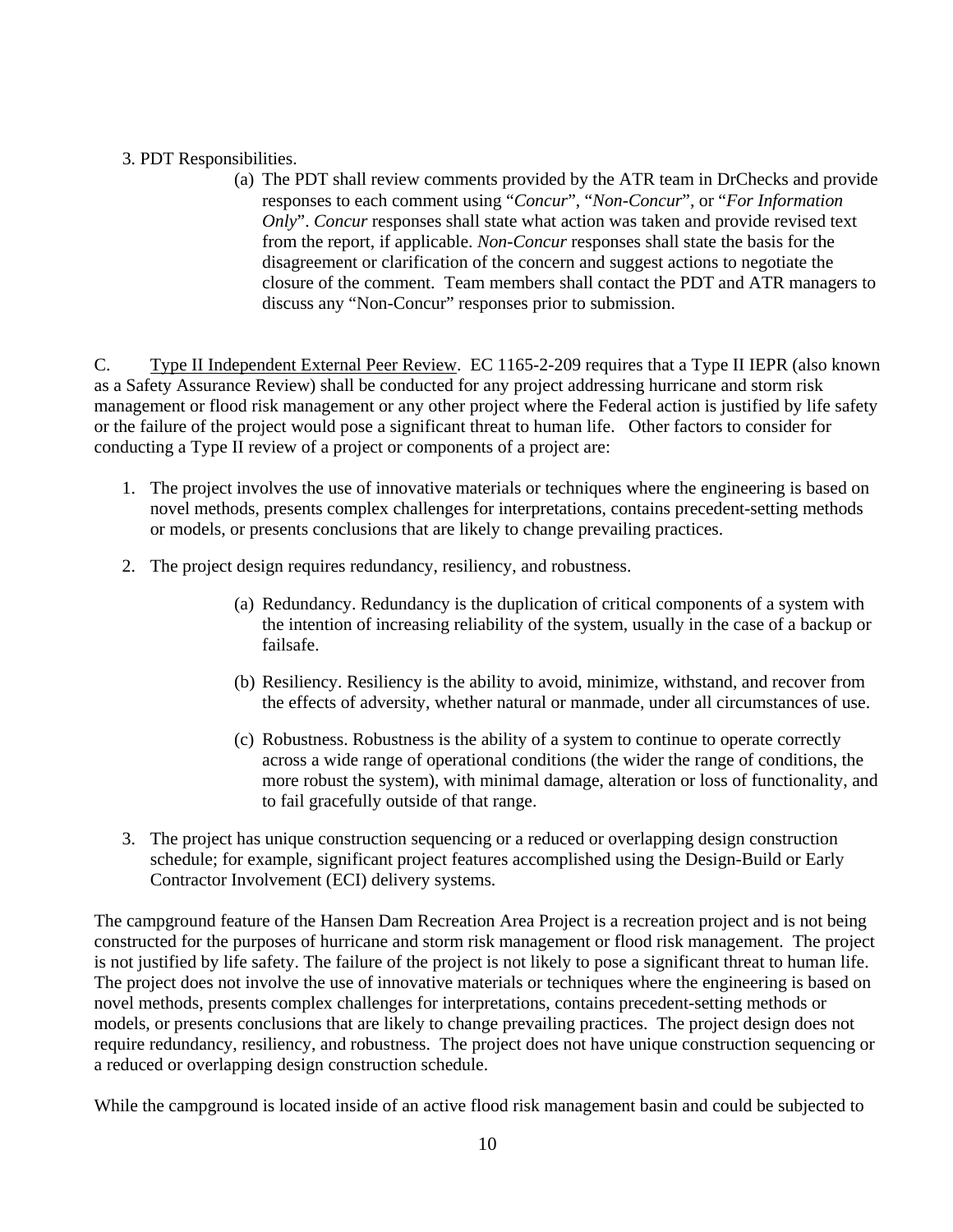flooding, it has a restricted operational period outside of the traditional flood season in the Los Angeles area. The O&M manual will include an evacuation and flood risk management plan that will outline user requirements and responsibilities during emergency situations. Multiple evacuation routes will be outlined in the plan.

The Los Angeles District realizes that flooding in the basin can occur outside of the traditional flood season and has made a risk-informed decision, based on the operational period of the campground, the record of water surface elevations during the time of operation and the Non-Federal Sponsor's security and emergency procedure plan, to not subject the DDR, P&S and O&M manual to an Type II Independent External Peer Review.

## **5. REVIEW TEAM.**

In addition to the A-E's own independent reviewers, the PDT team that will review the design for the campground feature of the Hansen Dam Recreation Area project consists of City of Los Angeles staff from their Department of Recreation and Parks, Planning and Construction Division and SPL staff from Engineering and Planning divisions. The following is a list of the review team members from each agency their technical discipline or expertise used during the review:

| <b>Name</b>      | <b>Discipline</b>                  | Agency/Office      | Phone No.    |
|------------------|------------------------------------|--------------------|--------------|
| Ed Louie         | <b>Project Manager</b>             | CESPL-PM-C         | 213-452-4002 |
| Derek Walker     | Landscape<br>Architect/Team Leader | <b>CESPL-ED-DA</b> | 213-452-3687 |
| Debbie Lamb      | Environmental                      | <b>CESPL-PD-RL</b> | 213-452-3798 |
| Doug Dahncke     | Soils Engineer                     | <b>CESPL-ED-GD</b> | 213-452-3597 |
| <b>TBD</b>       | <b>Structural Engineer</b>         | <b>CESPL-ED-DS</b> | 213-452-     |
| Rafiqul Talukder | Cost Engineer                      | <b>CESPL-ED-DS</b> | 213-452-3745 |
| Ned Araujo       | <b>Reservoir Regulations</b>       | <b>CESPL-ED-HR</b> | 213-452-3527 |

#### A. USACE Project Delivery Team.

### B. City of Los Angeles Project Delivery Team.

| <u>Name</u>      | Discipline      | Phone No. |
|------------------|-----------------|-----------|
| Michael Shull    | Project Manager |           |
| Ramon Barrajas   | Civil Engineer  |           |
| Barbara Pleasant | Civil Engineer  |           |

### C. A-E Project Delivery Team. TBD

| Name                      | Discipline | $\frac{\nu_{\text{home}}}{\nu_{\text{other}}}$<br>NO. |
|---------------------------|------------|-------------------------------------------------------|
| Joseph J. Kulikowski, PE, | Manager    | -753-8766                                             |
| <b>GE</b>                 | Proiect    | $949-$                                                |

D. A-E Independent Technical Review Team. TBD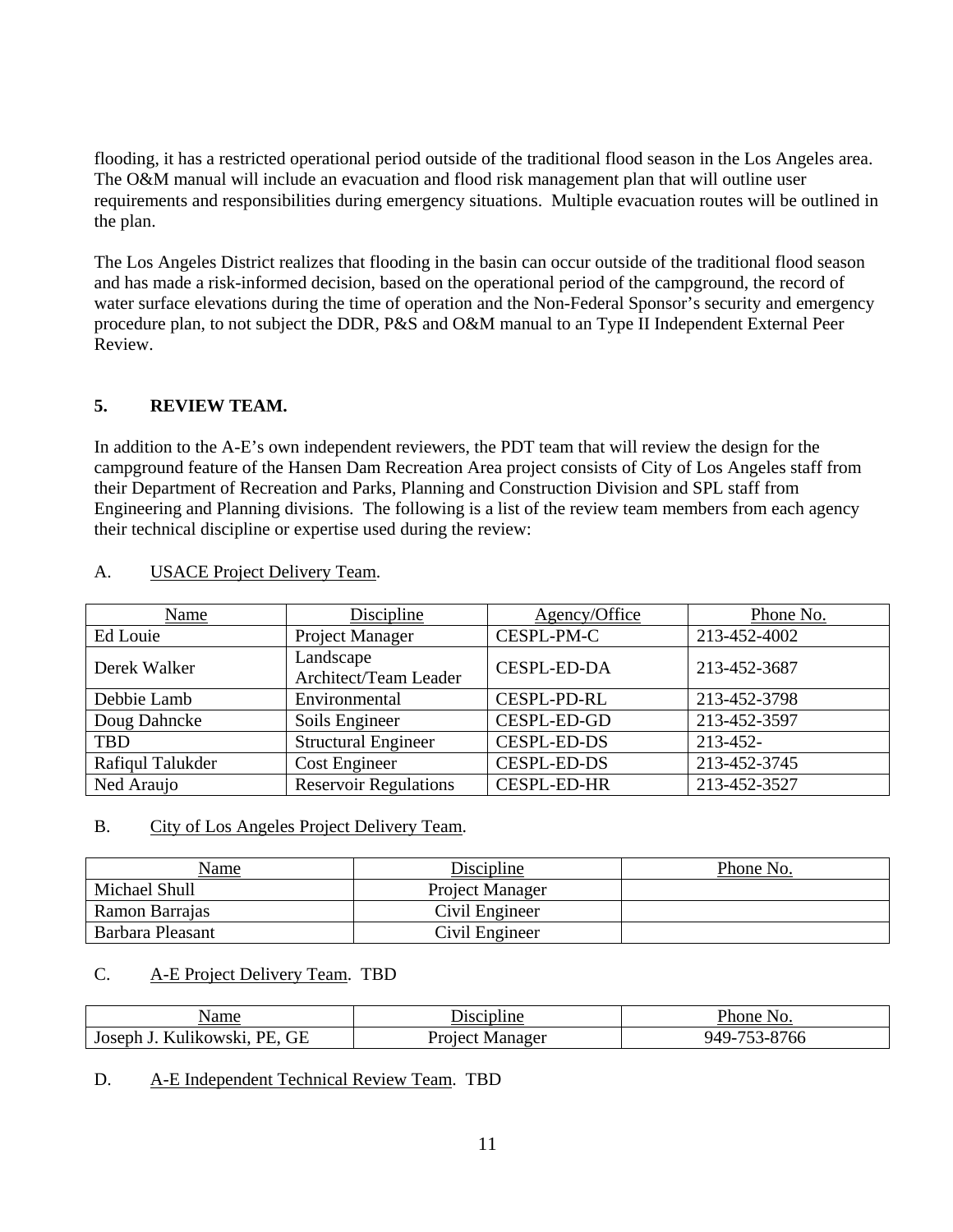| Name             | Discipline                   | Agency/Office      | Phone No.    |
|------------------|------------------------------|--------------------|--------------|
| John Lei         | <b>DQC</b> Manager           | <b>CESPL-ED-DB</b> | 213-452-3702 |
| Sandra Willis    | Landscape Architect          | <b>CESPL-ED-DA</b> | 213-452-3638 |
| Ken Wong         | Environmental                | <b>CESPL-PD-RL</b> | 213-452-3867 |
| Anabel Ronquillo | Soils Engineer               | <b>CESPL-ED-GD</b> | 213-452-3605 |
| Tony Wong        | <b>Structural Engineer</b>   | <b>CESPL-ED-DS</b> | 213-452-3700 |
| Alex Hernandez   | Cost Engineer                | <b>CESPL-ED-DS</b> | 213-452-3529 |
| Jon Sweeten      | <b>Reservoir Regulations</b> | <b>CESPL-ED-HR</b> | 213-452-3532 |
| Paul Stears      | Water/Wastewater<br>Engineer | <b>CESPK-ED-DP</b> | 602-230-6889 |

#### E. Los Angeles District Quality Control (DQC) Review Team.

F. USACE Agency Technical Review (ATR) Team. The ATR team will be established per ER 1110-1- 12 and EC 1165-2-209. The Corps will manage the ATR internally and it will be conducted by individuals and organizations that are separate and independent from those that accomplished the work, in accordance with policy. As discussed with the RMO, the PDT will assemble the ATR team and request RMO support, if necessary. The RMO will procure the ATR Lead. The major subordinate command (MSC) is the RMO for this project. ATR members will be sought from the following sources: regional technical specialists (RTS); appointed subject matter experts (SME) from other districts; senior level experts from other districts; Center of Expertise staff; appointed SME or senior level experts from the responsible district; experts from other Corps commands; contractors; academic or other technical experts; or a combination of the above. Special emphasis will be put on the Wastewater Engineer team positions since the most critical component of the project is the sewer line extension. The ATR Team Leader will be a Corps of Engineers employee outside SPD. The disciplines and required experience for the ATR team are included below.

| Name             | Discipline                                                  | Agency/Office      | Phone No.    |
|------------------|-------------------------------------------------------------|--------------------|--------------|
| Ron Jansen       | <b>ATR Manager/Civil</b><br>Engineer/Wastewater<br>Engineer | CENWK-ED-GC        | 816-389-3610 |
| Gary Harden      | Landscape Architect                                         | <b>CENWK-ED-DA</b> | 816-389-2447 |
| <b>Ed Parker</b> | <b>Reservoir Regulations</b>                                | CENWK-ED-HC        | 816-389-3145 |

| <b>ATR Team Members/Disciplines</b> | <b>Expertise Required</b>                                                            |
|-------------------------------------|--------------------------------------------------------------------------------------|
| <b>ATR</b> Lead                     | The ATR lead should be a senior professional with extensive experience in            |
|                                     | preparing Civil Works decision documents and conducting ATR. The lead should         |
|                                     | also have the necessary skills and experience to lead a virtual team through the ATR |
|                                     | process. The ATR lead should also serve as a reviewer for a specific discipline.     |
|                                     |                                                                                      |
| Water/Wastewater Engineer           | The team member should have 10 or more years experience in the evaluation and        |
|                                     | design of sanitary sewer systems including lift stations and connections to existing |
|                                     | systems.                                                                             |
| Civil Engineering                   | The team member should have 10 or more years experience with civil/site work         |
|                                     | projects to include design and evaluation of site grading, drainage, shallow         |
|                                     | foundations, retaining walls and utility connections.                                |
| Landscape Architecture              | The team member should have 10 or more years experience as a landscape architect     |
|                                     | with experience in the evaluation and design of irrigation systems, pedestrian       |
|                                     | circulation and site development.                                                    |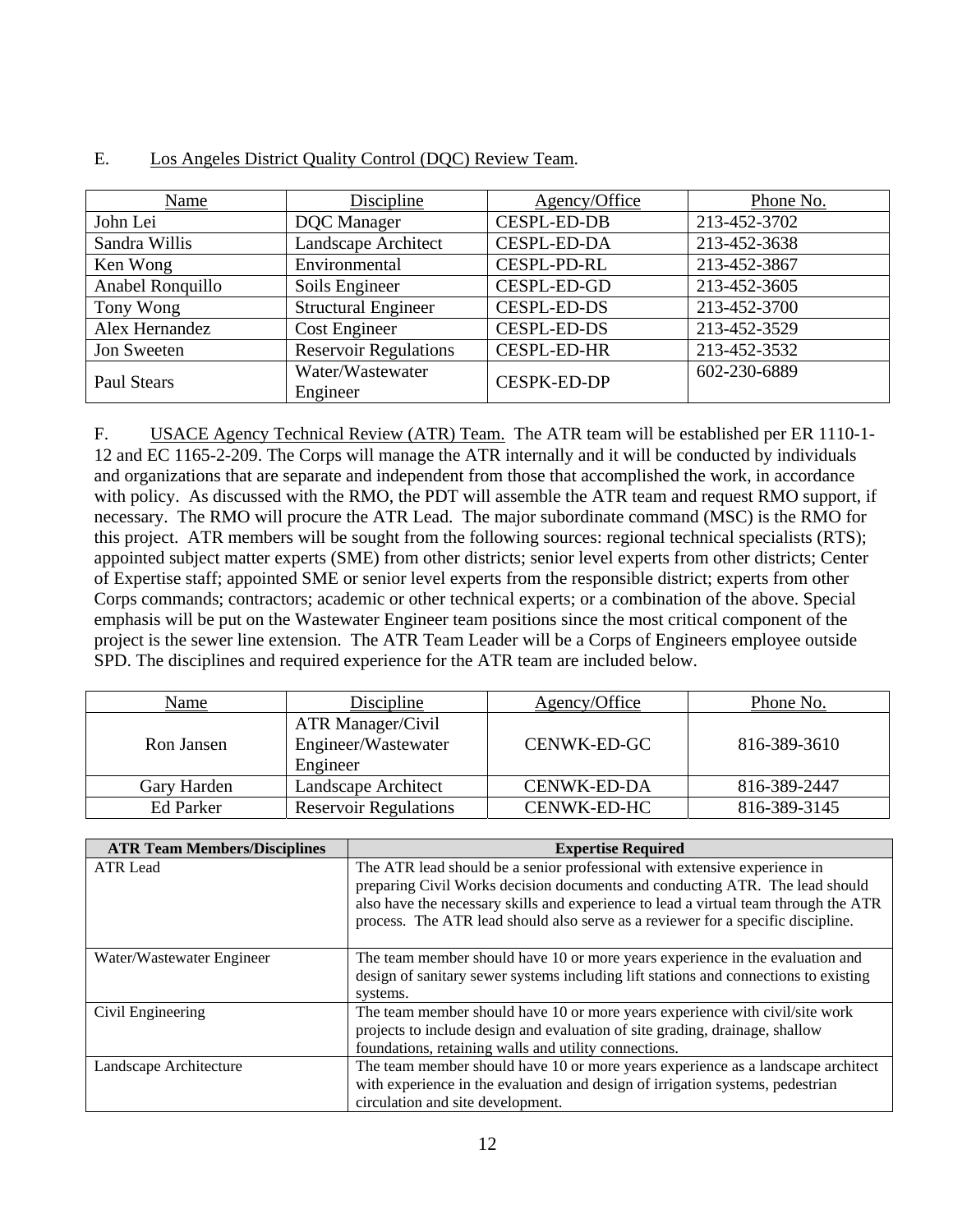| <b>Reservoir Regulations</b> | The team member should have 10 or more years experience in reservoir regulations |
|------------------------------|----------------------------------------------------------------------------------|
|                              | with experience evaluating development in flood control basins and emergency     |
|                              | evacuation plans.                                                                |

## **6. PUBLIC COMMENT.**

To ensure that the peer review approach is responsive to the wide array of stakeholders and customers, both within and outside the Federal Government, this Review Plan will be published on the district's public internet site following approval by SPD at: http://spl.usace.army.mil/review\_plans.

This is not a formal comment period and there is no set timeframe for the opportunity for public comment. If and when comments are received, the PDT will consider them and decide if revisions to the review plan are necessary. The public will be invited to review and submit comments on the plan as described on the web site.

### **7. SCHEDULE and FUNDING.**

A. Schedule. The project schedule is dependent on the PPA being approved by USACE HQ and ASA(CW). Once the PPA is approved, the final draft DDR, P&S and O&M manual are expected to be submitted for DQC reviews within 28 days of issuing the notice to proceed to the A-E consultant. The recommended project schedule is shown below.

| <b>Activity Name</b>                               | <b>Start</b> | Finish      |
|----------------------------------------------------|--------------|-------------|
| Review Plan Approved by SPD                        | 1-Jun-2012   | 15-Jun-2012 |
| <b>AE Contract Award</b>                           | 9-Jul-2012   | 13-Jul-2012 |
| Submit Final Draft DDR, P&S and O&M manual for DQC | 13-Jul-2012  | 10-Aug-2012 |
| Submit Final Draft DDR, P&S and O&M manual for ATR | 11-Aug-2012  | 27-Aug-2012 |
| <b>ATR Certification</b>                           | 28-Aug-2012  | 31-Aug-2012 |
| <b>BCOE Certification Complete</b>                 | 4-Sep-2012   | 7-Sep-2012  |
| Approval of DDR, P&S and O&M manual                | 10-Sep-2012  | 14-Sep-2012 |
| <b>RFP</b> to POCA Contractor                      | 17-Sep-2012  | 20-Sep-2012 |
| <b>Negotiation of POCA Construction Contract</b>   | 21-Sept-2012 | 19-Oct-2012 |
| Price Objective Memorandum (POM)                   | 22-Oct-2012  | 24-Oct-2012 |
| <b>Contract NTP</b>                                | 19-Oct-2012  | 1-Nov-2012  |
| <b>Ground Breaking</b>                             |              | 8-Nov-2012  |
| Final Walkthrough with Corps and Sponsor           |              | 10-Jan-2012 |
| <b>Ribbon Cutting Event</b>                        |              | 17-Jan-2012 |

B. Funding. It is anticipated that the total cost for the review efforts described in this plan will be approximately \$25,000. SPL will provide labor funding by cross charge labor codes. Funding for travel, if needed, will be provided by way of a government order. The Project Manager will work with the DQC and ATR team leaders to ensure that adequate funding is available and is commensurate with the level of review needed. Any funding shortages will be negotiated on a case by case basis and in advance of a negative charge occurring.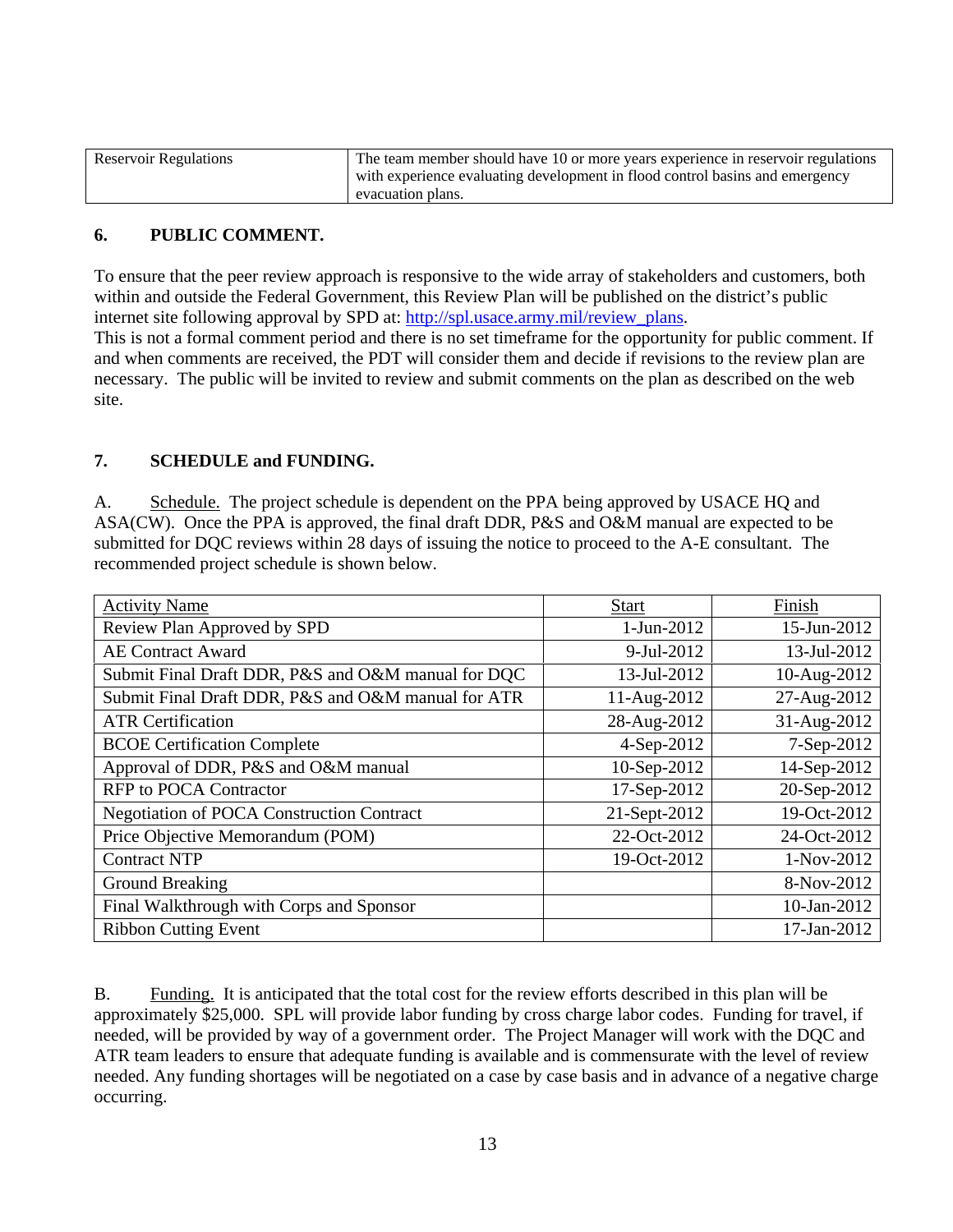The DQC and ATR team leaders shall provide organization codes for each team member and a responsible financial point of contact (CEFMS responsible employee) for creation of labor codes. Reviewers shall monitor individual labor code balances and alert the DQC and ATR team leaders to any possible funding shortages.

## **8. DOCUMENTATION OF REVIEW.**

A. DQC and ATR Documentation. DrChecks review software will be used to document all DQC and ATR comments, responses and associated resolutions accomplished through the review process. Comments should be limited to those that are required to ensure adequacy of the product. The four key parts of a quality review comment will normally include:

- 1. The review concern identify the product's information deficiency or incorrect application of policy, guidance, or procedures.
- 2. The basis for the concern cite the appropriate law, policy, guidance, or procedure that has not been properly followed.
- 3. The significance of the concern indicate the importance of the concern with regard to its potential impact on the plan selection, recommended plan components, efficiency (cost), effectiveness (function/outputs), implementation responsibilities, safety, Federal interest, or public acceptability.
- 4. The probable specific action needed to resolve the concern identify the action(s) that the reporting officers must take to resolve the concern.

In some situations, especially addressing incomplete or unclear information, comments may seek clarification in order to then assess whether further specific concerns may exist.

The DQC and ATR documentation in DrChecks will include the text of each concern, the PDT response, a brief summary of the pertinent points in any discussion, including any vertical team coordination (the vertical team includes the district, RMO, MSC, and HQUSACE), and the agreed upon resolution. If an DQC or ATR concern cannot be satisfactorily resolved between the DQC or ATR team and the PDT, it will be elevated to the vertical team for further resolution in accordance with the policy issue resolution process described in either ER 1110-2-12 or ER 1105-2-100, Appendix H, as appropriate. Unresolved concerns can be closed in DrChecks with a notation that the concern has been elevated to the vertical team for resolution.

B. DQC and ATR Reports. At the conclusion of each review effort, the DQC and ATR teams will prepare a Review Report summarizing the review. Review Reports will be considered an integral part of the ATR documentation and shall:

- 1. Identify the document(s) reviewed and the purpose of the review.
- 2. Disclose the names of the reviewers, their organizational affiliations, and include a short paragraph on both the credentials and relevant experiences of each reviewer.
- 3. Include the charge to the reviewers.